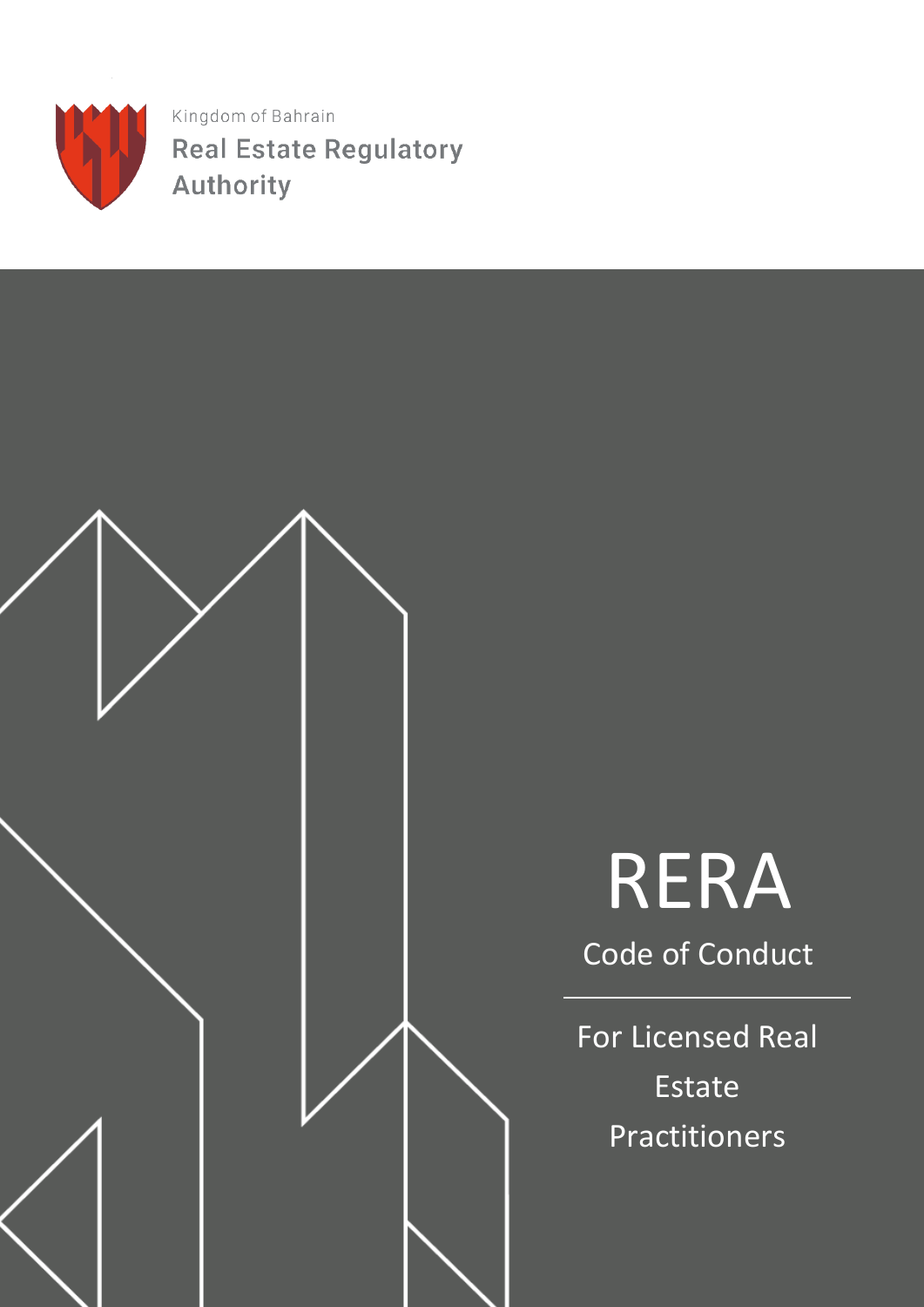

### VERSIONS

| Date       | Version | Change                                                                                                                                                                                                                                                                                                                                                                                                                                                                                                      |
|------------|---------|-------------------------------------------------------------------------------------------------------------------------------------------------------------------------------------------------------------------------------------------------------------------------------------------------------------------------------------------------------------------------------------------------------------------------------------------------------------------------------------------------------------|
| 1/3/2018   | 1.0     | 1st version of RERA Code of Conduct for Real Estate Practitioners & Property<br><b>Developers</b>                                                                                                                                                                                                                                                                                                                                                                                                           |
| 23/12/2020 | 1.1     | 2 <sup>nd</sup> version of RERA Code of Conduct for Licensed Real Estate Practitioners<br>with the changes below:<br>Changed the content of the code of conduct to include all the real<br>1.<br>estate practitioners licensed by RERA, as it was only including the real<br>estate Developers and brokers.<br>Added additional duties for the licensees according to best<br>2.<br>international practices such as integrity, independence, objectivity,<br>compliance and promoting environmental values. |
|            |         |                                                                                                                                                                                                                                                                                                                                                                                                                                                                                                             |

### Contact details

Email: [info@rera.gov.bh](mailto:info@rera.gov.bh) enforcement@rera.gov.bh Website: [www.rera.gov.bh](http://www.rera.gov.bh/) Phone enquiries: +973 1756 6777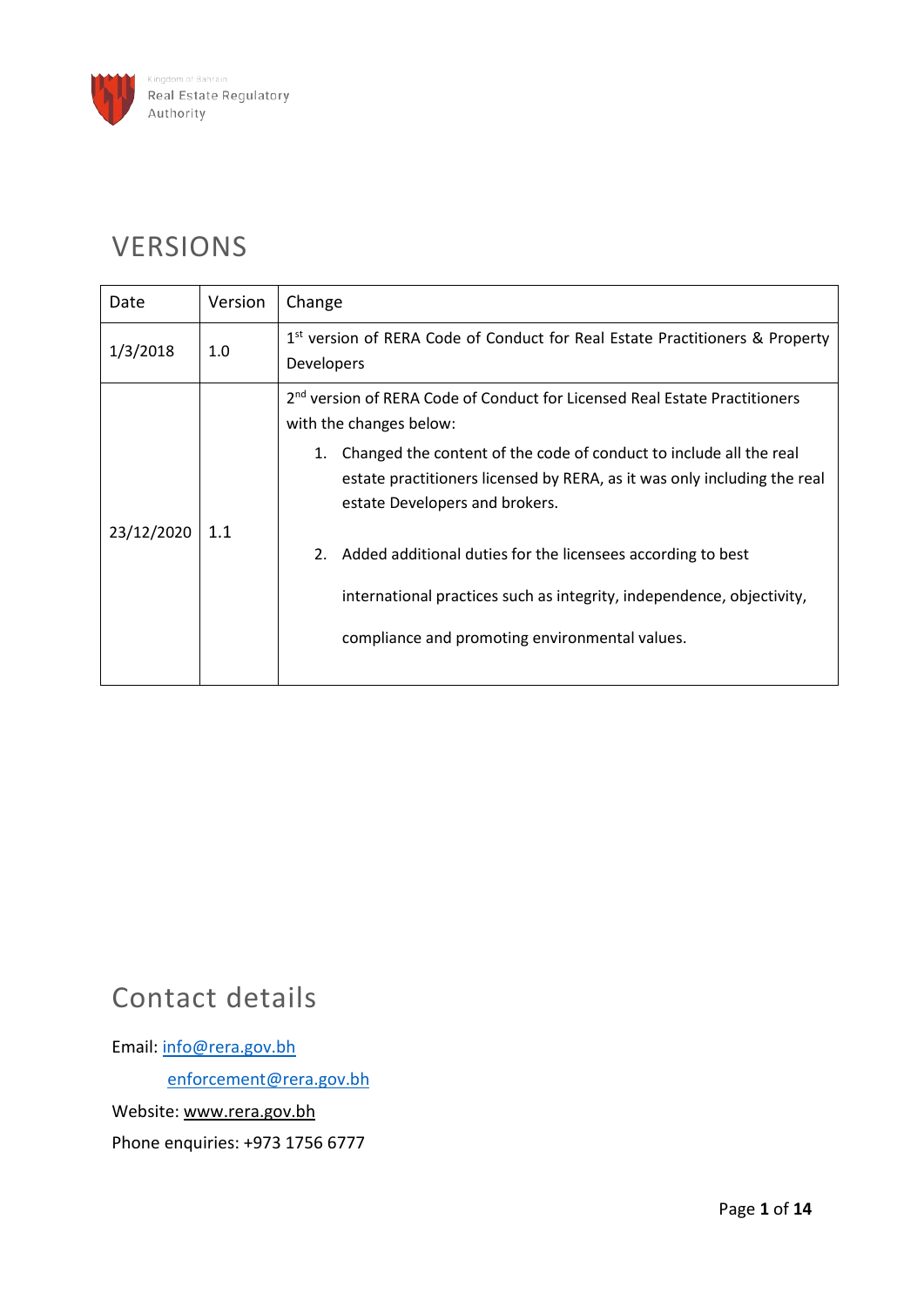

### Contents

| 1.1.  |                                                                              |     |
|-------|------------------------------------------------------------------------------|-----|
| 1.2.  |                                                                              |     |
| 1.3.  |                                                                              |     |
|       |                                                                              |     |
| 2.1.  | Practicing Real Estate Activities According to the License Issued by RERA: 5 |     |
| 2.2.  |                                                                              |     |
| .2.3  |                                                                              |     |
| 2.4.  |                                                                              |     |
| 2.5.  |                                                                              |     |
| .2.6  |                                                                              |     |
| 2.7.  |                                                                              |     |
| 2.8.  |                                                                              |     |
| 2.9.  |                                                                              |     |
| 2.10. |                                                                              |     |
| 2.11. |                                                                              |     |
| 2.12. |                                                                              |     |
| 2.13. |                                                                              |     |
| 2.14. |                                                                              |     |
| 2.15. |                                                                              |     |
| .2.16 |                                                                              |     |
|       |                                                                              |     |
| 3.1.  |                                                                              |     |
|       | Part 4 - Licensees Obligations mentioned in RERA resolutions  9              |     |
| 4.1.  |                                                                              |     |
| 4.2.  |                                                                              | . 9 |
| 4.3.  |                                                                              |     |
| 4.4.  |                                                                              |     |
| 4.5.  |                                                                              |     |
| 4.6.  |                                                                              |     |
| 4.7.  |                                                                              |     |
| 4.8.  |                                                                              |     |
| 4.9.  |                                                                              |     |
| 4.10. |                                                                              |     |
| 4.11. |                                                                              |     |
| 4.12. |                                                                              |     |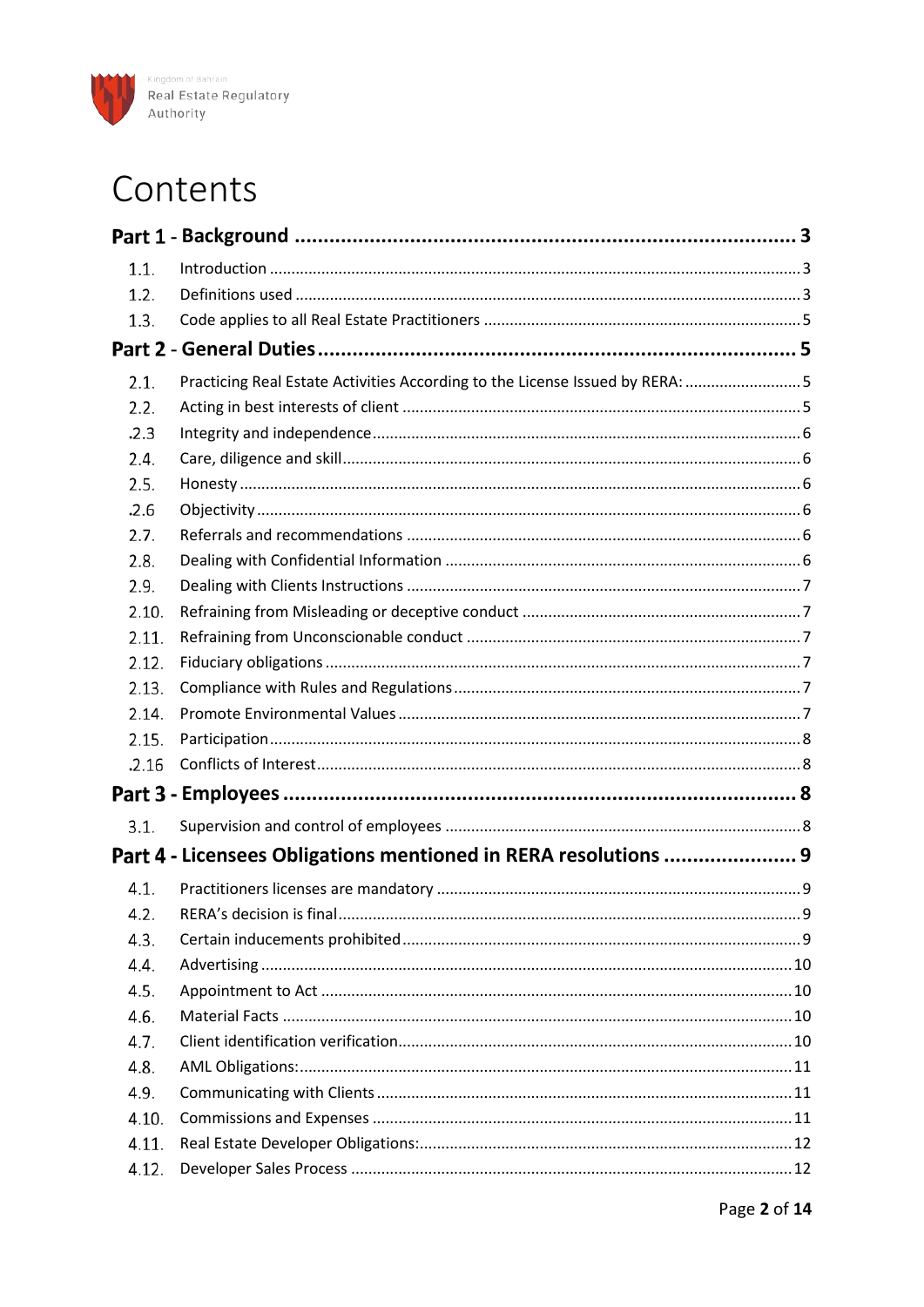

### <span id="page-3-0"></span>Part 1 - Background

### <span id="page-3-1"></span>*Introduction*  $1.1.$

The Real Estate Regulatory Authority (RERA) Code of Conduct came into effect on March1, 2018, and updated on December 3 2020. The Code provides a guide to real estate Practitioners - Brokers, Sales Agents ,Developers ,Valuers , Property Managers and Owners Associations Managers on their obligations and responsibilities under Law 27, 2017 and subsequent Resolutions issued by RERA, while also demonstrating to the public the level of commitment and dedication they have to providing legally compliant services to all stakeholders in the real estate sector.

### <span id="page-3-2"></span> $1.2<sub>1</sub>$ *Definitions used*

In this Code, unless the context otherwise requires: RERA Law 27, 2017 with respect to real estate regulation in Bahrain:

**Applicant** means a natural person or a corporate entity that engages in Real Estate Activity.

**Application** means an application by an Applicant to RERA to obtain a License or renewal of a License as determined by RERA from time to time.

**Broker** means a natural person seeking the conclusion of contracts relating to build and unbuilt property and land.

**Brokerage** means an agency business and seeking the conclusion of contracts related to build and unbuilt property and land as per the provisions of the Law.

**CPD** means continuous professional development obligations as determined by RERA including courses, seminars, training and blended learning sessions.

**CPR Card** means a valid national identity card issued by the Government.

**Developer** means the Master Developer and the Sub Developer of real estate project(s).

**Government** means the Government of the Kingdom.

**Kingdom** means the Kingdom of Bahrain.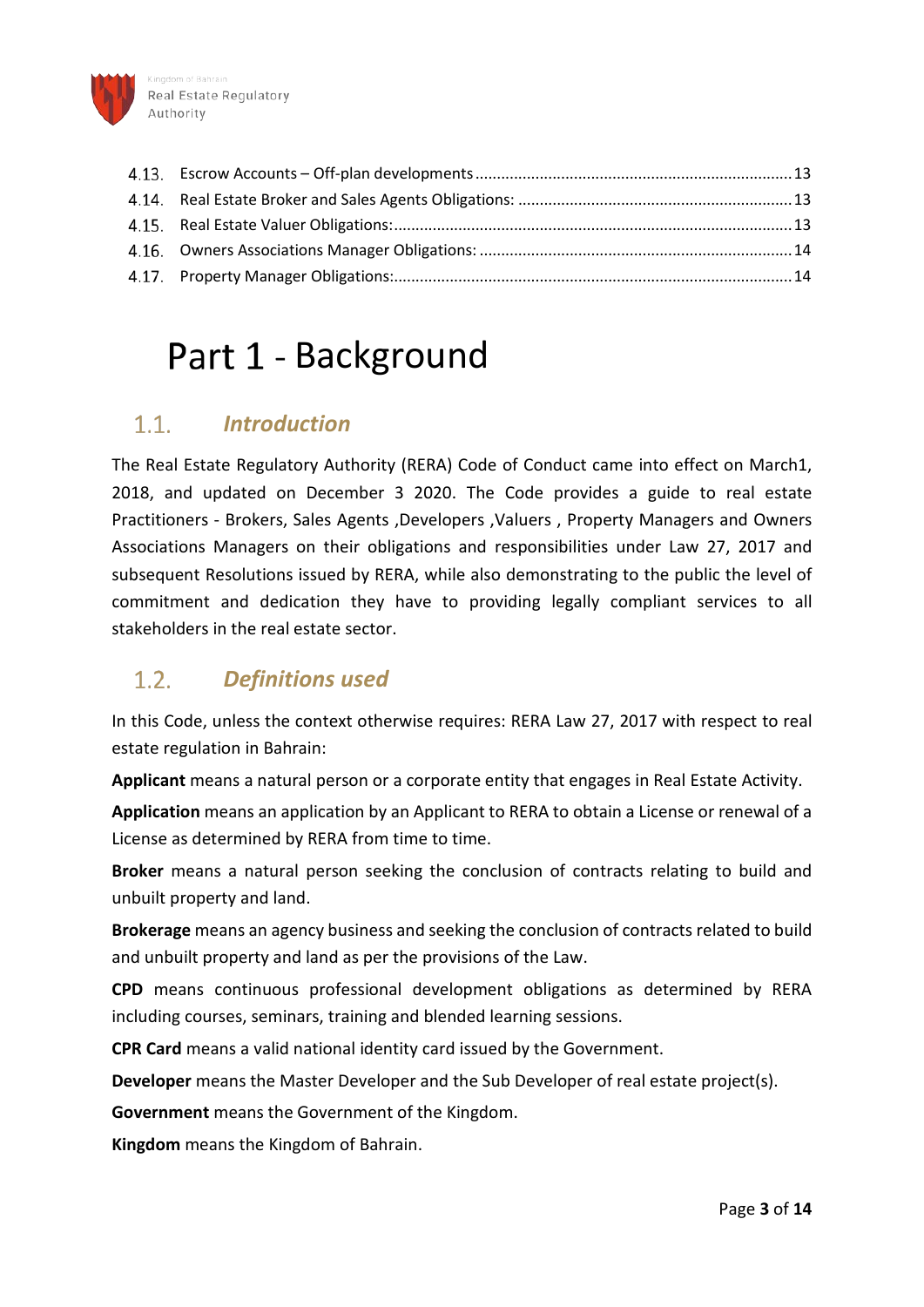

ngdom of Bahrain Real Estate Regulatory Authority

**Law** means Law 27 of 2017 concerning the Promulgation of the Real Estate Sector Regulation Law and any supplemental laws or resolutions.

**License** means the authorization issued by the RERA permitting an Applicant to practice the relevant Real Estate Activity in accordance with the Law and relevant Resolution/Regulation. **Licensee** means any Applicant that has obtained a License.

**Compliance and AML Officer** The person appointed by the Licensee to monitor the latter's compliance with all relevant Kingdom of Bahrain laws, RERA law and resolutions and the code of conduct.

**MOICT** means the Ministry of Industry Commerce and Tourism in the Kingdom or such other body as might take on its functions and powers at any time in the future.

**Off-Plan Sale** means the sale of divided property units based on the plans provided by the developer before the building is constructed or completed.

**Professional liability insurance (PLI), also called professional indemnity insurance (PII)** means a form of liability insurance which helps protect professional advice and service providing individuals and companies from bearing the full cost of defending against a negligence claim made by a client, and damages awarded in such a civil lawsuit. The cover focuses on alleged failure to perform on the part of, financial loss caused by, and error or omission in the service provided by the policyholder.

**Real Estate Activity** means either of the activities of Property Development, Brokerage [*Brokers*], Real Estate Valuation [*Real Estate Valuers*], Property Management [*Property Managers*], Owners Association Management [*Owners Association Managers*] or any other activity introduced by RERA from time to time.

**Real Estate Valuation** means the evaluation process and includes determining the market value of built and unbuilt property.

**Property Manager:** The natural or artificial person licensed to practice property management and operation. **Real Estate Valuer** means a natural person or corporate entity engaging in the evaluation process and including the determination of the market value of built and unbuilt property.

**Real Estate Practitioners** Brokers, Sales Agents, Developers, Valuers, Property Managers and Owners Association Managers licensed by RERA.

**RERA** means the Real Estate Regulatory Authority that has been established pursuant to the Law.

**Sales Agent** means a person employed, contracted or engaged by a Broker to sell built and unbuilt property and land.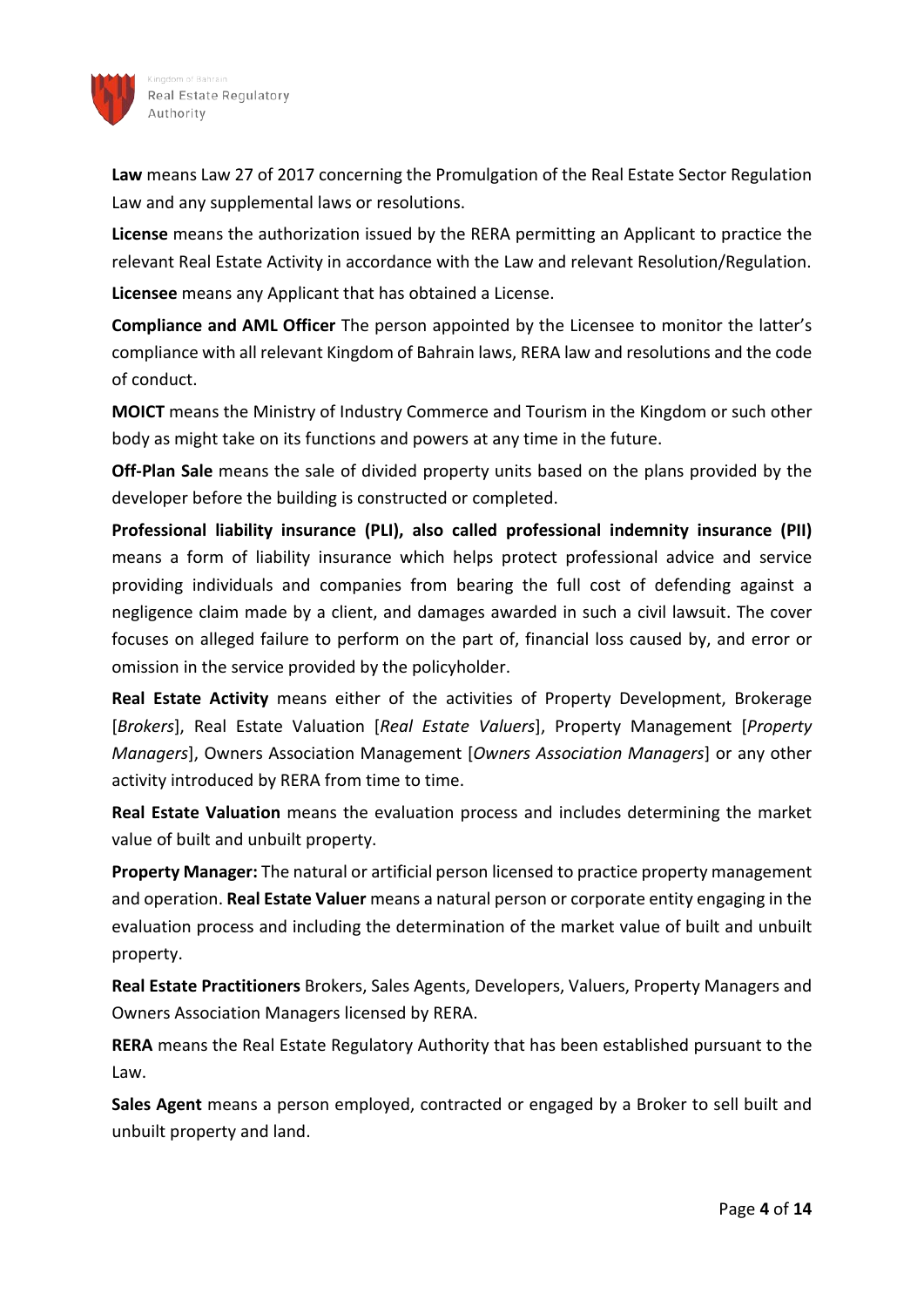

**Sub Developer** means a natural person or corporate entity licensed to carry out property development activities and to which the Master Developer assigns, under a mutual agreement, the development of a stand-alone part of a property development project.

**Service Provider**is a person/company who can provide financial or other professional support to facilitate a real estate transaction.

**Client** any natural or legal person who deals or wants to deal with the Licensee**.** 

### <span id="page-5-0"></span> $1.3.$ *Code applies to all Real Estate Practitioners*

All real estate practitioners categories covered by Law 27 of 2017 who provide real estate related services in Bahrain must abide by this Code, and RERA's guidelines, including Brokers operating either as an individual or a company, developers operating as an individual or a company and sales agents operating as individuals and /or affiliates of brokers, Valuers operating as an individual or a company, Property Managers operating as an individual or a company, Owners Association Managers operating as an individual or a company.

## <span id="page-5-1"></span>Part 2 - General Duties

### <span id="page-5-2"></span> $2.1.$ *Practicing Real Estate Activities According to the License Issued by RERA:*

Licensed Real Estate Practitioners are prohibited from conducting any Real Estate Activity other than what is stipulated in the license granted to them by RERA, including, but not limited to, "investing in other people's money" as this contradicts with Law No. (27) of the year 2017 and the Resolutions issued thereafter, and more specially Resolution No. (3) of the year 2019 on Obligations Related to Procedures of Money Laundering and Terrorism Financing Prevention in Licensed Real Estate Activates, as it also contradicts with the Laws, Resolutions and Regulations of The Central Bank of Bahrain.

### <span id="page-5-3"></span>*Acting in best interests of client*  $2.2.$

When acting for a client, a real estate Practitioner must act in good faith and in the best interests of the client.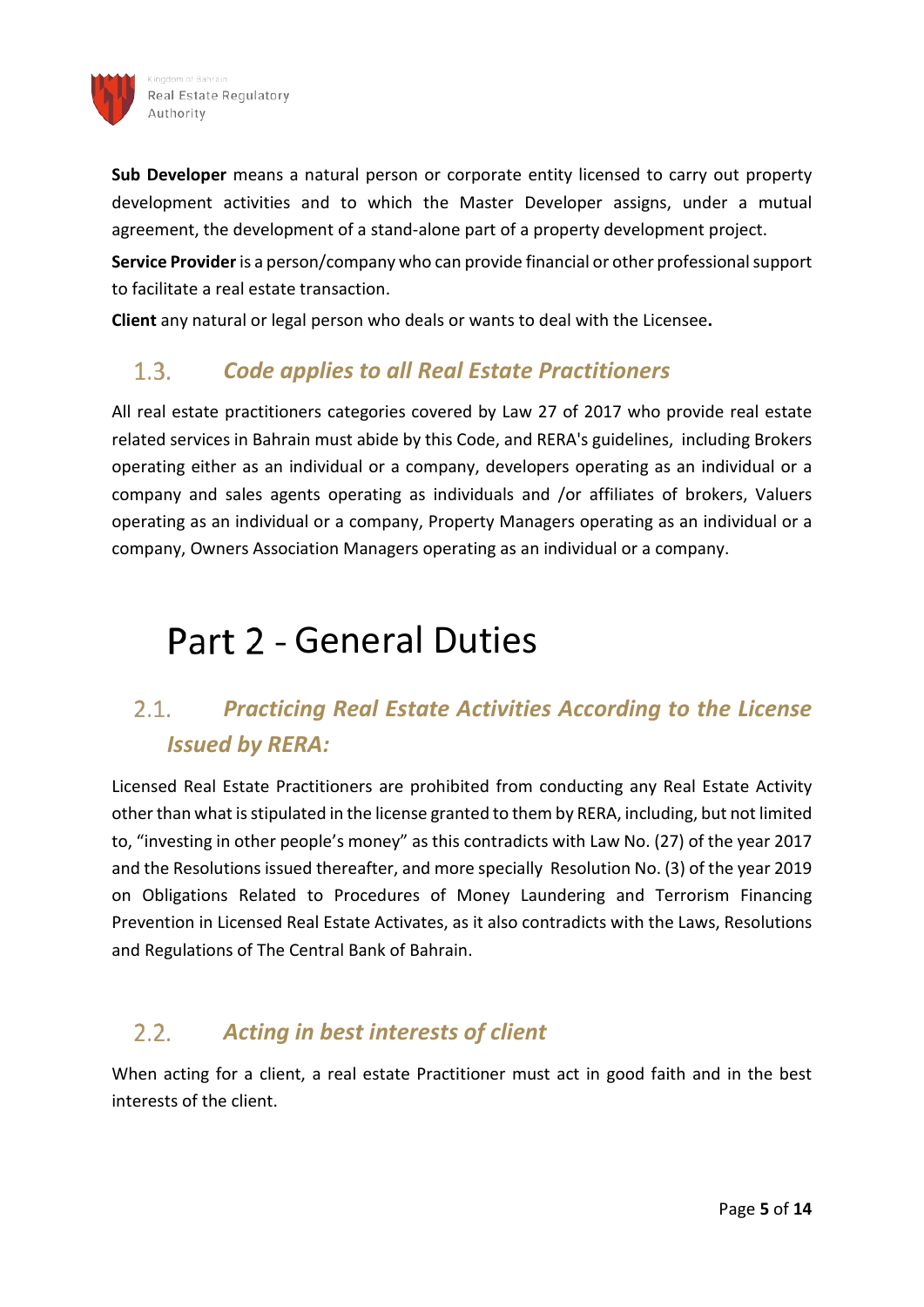### <span id="page-6-0"></span> $2.3.$ *Integrity and independence*

Real estate Practitioners must practice their activities with complete independence and integrity.

### <span id="page-6-1"></span> $2.4.$ *Care, diligence and skill*

When acting for a client, a real estate Practitioner must exercise due care, diligence and skill.

#### <span id="page-6-2"></span> $2.5.$ *Honesty*

When acting for a client, a real estate Practitioner must be honest in all dealings with the client and other persons involved in a transaction.

### <span id="page-6-3"></span> $2.6.$ *Objectivity*

Real estate Practitioner should, when acting in the interest of the customer, be objective in all transactions between the customer and other parties.

### <span id="page-6-4"></span>*Referrals and recommendations*   $2.7.$

A real estate Practitioner who recommends a supplier to a client must disclose in writing to the client any of the following:

- Any significant relationship, connection or financial arrangement/commission or affiliation between the sales agent, broker, developer or other stakeholder.
- Any potential conflict of interest, and the nature of that potential conflict of interest, arising from this.

### <span id="page-6-5"></span> $2.8.$ *Dealing with Confidential Information*

A real estate Practitioner must treat as confidential information obtained while acting for a client that has not been made public and that:

- Is by its nature confidential; or
- Was specified as confidential by the person who supplied it; or
- Is known by the real estate Practitioner to be confidential information.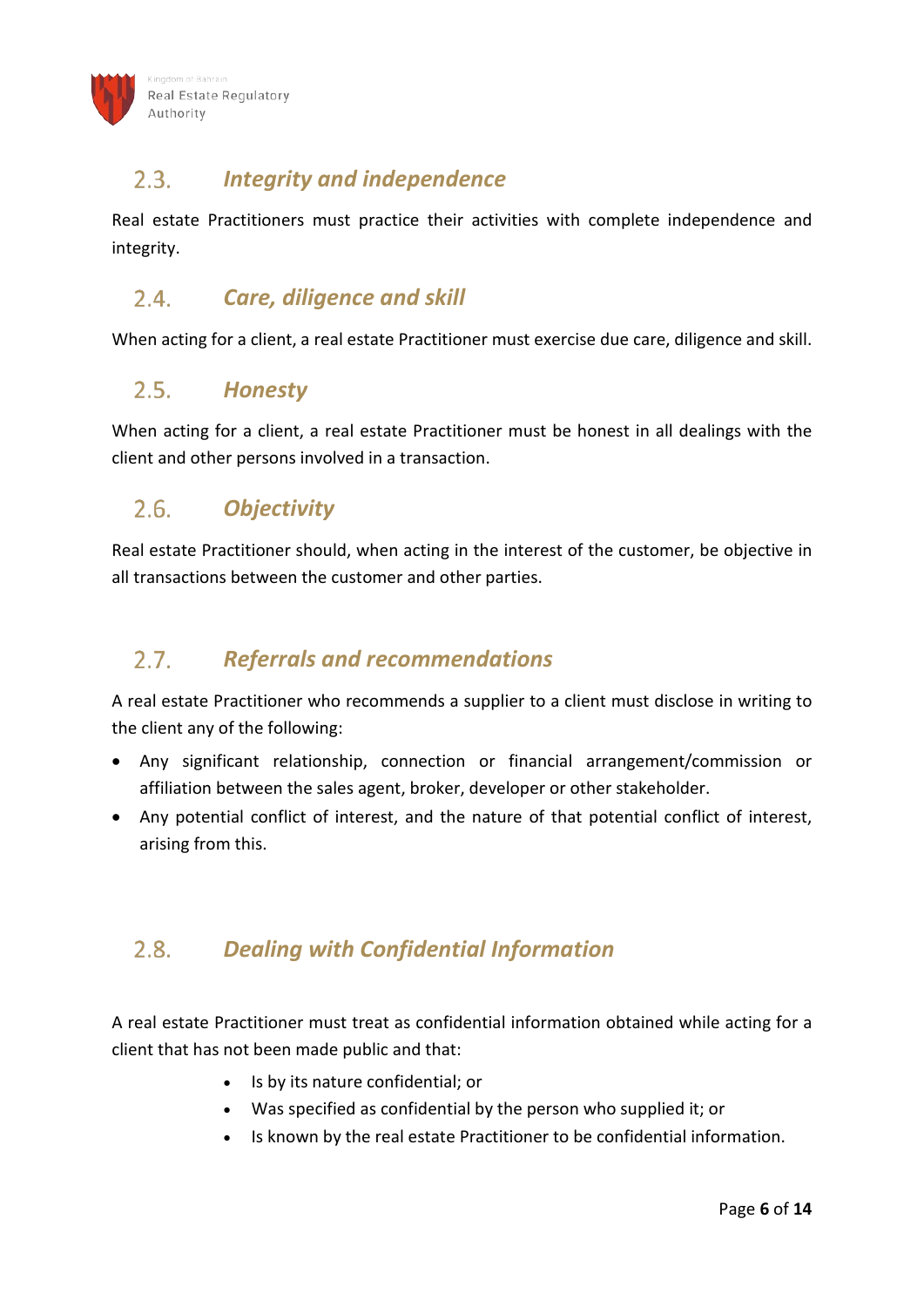

Information to be treated as confidential must not, directly or indirectly, be disclosed by or to the real estate Practitioner/property developer to another person, unless:

- The disclosure of the information is required by law; or
- The client is fully informed of the proposed disclosure and agrees to it in writing.

### <span id="page-7-0"></span> $2.9.$ *Dealing with Clients Instructions*

When acting for a client, a real estate Practitioner must:

- Deliver the service and provide the information within a reasonable time after receiving the instructions; and
- <span id="page-7-1"></span>Act in accordance with the client's reasonable instructions which are detailed in the agreement to be signed by the real estate Practitioner and the client.

### *Refraining from Misleading or deceptive conduct*   $2.10.$

When acting for a client a real estate Practitioner must not engage in conduct that is misleading or deceptive or is likely to mislead or deceive within the constitutional laws of Bahrain.

### <span id="page-7-2"></span> $2.11.$ *Refraining from Unconscionable conduct*

When acting for a client, a real estate Practitioner must not engage in unconscionable conduct within the constitutional laws of Bahrain.

### <span id="page-7-3"></span> $2.12.$ *Fiduciary obligations*

A real estate Practitioner must comply with any obligation that may arise as result of any fiduciary relationship between a real estate Practitioner and a client.

#### <span id="page-7-4"></span> $213$ *Compliance with Rules and Regulations*

A real estate Practitioner must comply with Law No (27) of 2017, RERA resolutions and the code of conduct, as well as all related and relevant laws and resolutions issued in the Kingdom of Bahrain.

#### <span id="page-7-5"></span>*Promote Environmental Values*   $2.14.$

Licensees are encouraged to promote environmental values and maintain a sustainable environment that works to preserve the environment.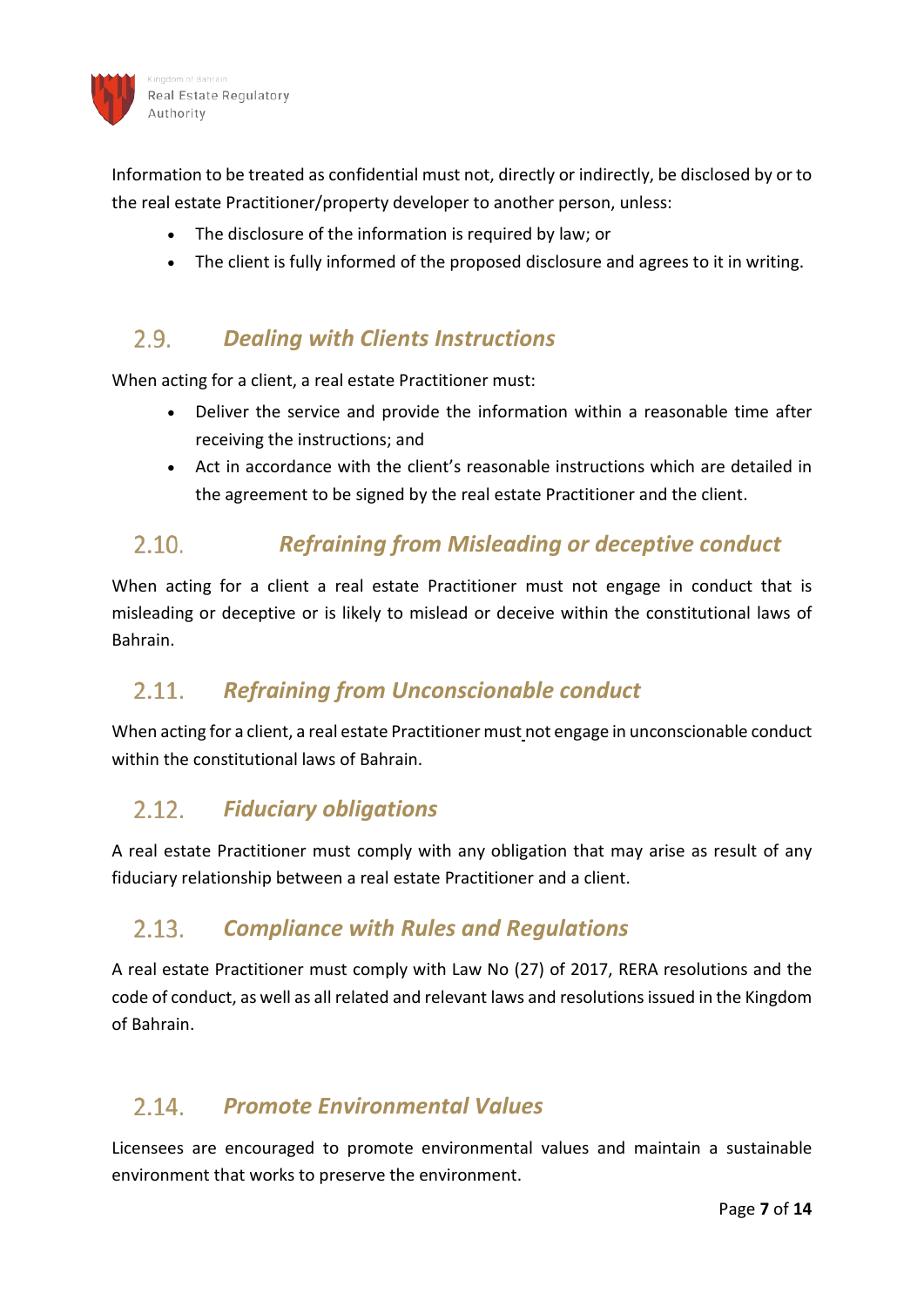### <span id="page-8-0"></span> $2.15.$ *Participation*

Licensees are encouraged to ask their clients to participate by providing recommendations to improve their services.

### <span id="page-8-1"></span>*Conflicts of Interest*   $2.16.$

A real estate Practitioner involved in a real estate transaction should maintain impartiality and integrity and should disclose to the client in writing any direct or indirect interests that conflicts with the requirements of the work.

A real estate Practitioner is 'related' to the client if

- He has an interest in the client or any of his businesses.
- <span id="page-8-2"></span>• If he was a first-degree relative.

## Part 3 - Employees

### <span id="page-8-3"></span>*Supervision and control of employees*   $3.1$

- $\triangleright$  Real estate Practitioners/ property developers who carry on a business includes:
	- A sales agent who as an individual provides real estate services and is affiliated to a licensed broker or an employee of the licenced broker
	- A broker, sales agent, or property developer who operates a business as an individual
	- A broker or property developer who operates a business as a company or a corporate entity
	- A real estate Valuer who works as an individual.
	- Other real estate Practitioners providing services to the sector.
- $\triangleright$  Real estate Practitioners conducting a business must take all reasonable steps to ensure that every person employed/engaged/affiliated to/with the business whether paid or unpaid complies with:
	- RERA Law and Resolutions
	- RERA Code of Conduct as outlined in this document
	- The standards and regulatory professional requirements as mandated by RERA for the specific license category
	- Bahrain Valuation Standards (BVS) in the case of real estate Valuers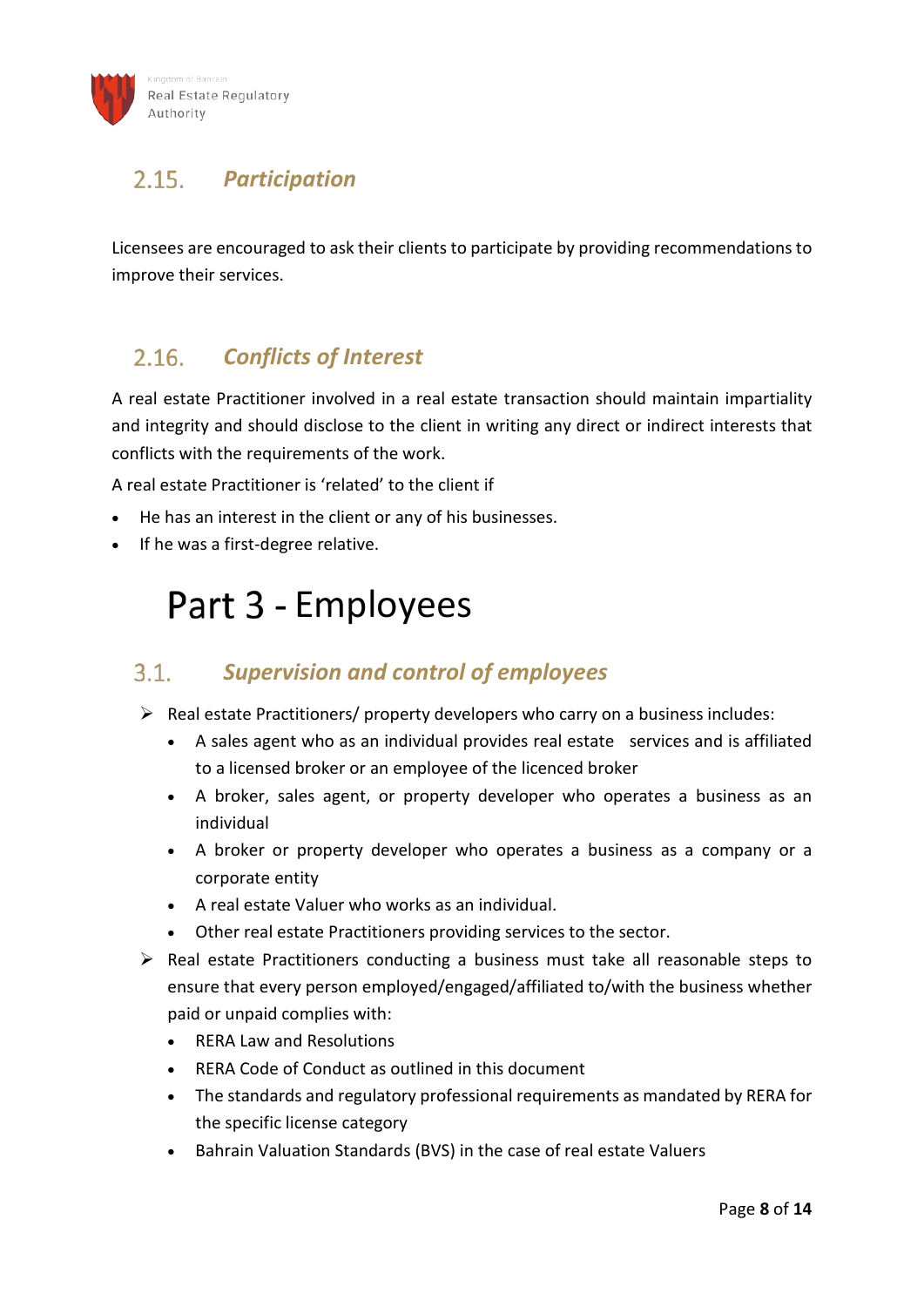

- $\triangleright$  Real estate Practitioners who operate a business and employ or engage personnel either on a paid, contractual or affiliation basis are responsible for the standard of Practitioners engagements carried out by those individuals.
- $\triangleright$  A sales agent has a duty of care to the broker / property developer and as an 'agent' of the broker/developer in the marketplace.
- $\triangleright$  A broker/ property developer or a valuer, who signs an affiliation agreement with a sales agent, is responsible for the supervision and standard of work of that sales agent.

# <span id="page-9-0"></span>Part 4 - Licensees Obligations mentioned in RERA resolutions

All licensees are required to review the resolutions issued by RERA related to their profession and ensure compliance with all articles stipulated in those resolutions. RERA Law and all Resolution issued are available on the website www.rera.gov.bh under the Regulations Tab on the Home Page.

### <span id="page-9-1"></span> $4.1.$ *Practitioners licenses are mandatory*

Every real estate Practitioner deemed to require a license under Law 27 of 2017 and subsequently issued resolutions operating in the Kingdom of Bahrain must hold a Practitioner license issued by RERA

- Property cannot be sold or advertised without a license from RERA
- Application process and documents required are clearly outlined and must be submitted to the Real Estate Licensing System through the National Portal bahrain.bh.
- Fees apply and licenses are reviewed and renewed annually
- A register of approved license holders will be featured on the RERA website.

### <span id="page-9-2"></span> $4.2.$ *RERA's decision is final*

RERA reserves the right to approve or decline a licence application.

### <span id="page-9-3"></span> $4.3.$ *Certain inducements prohibited*

A real estate Practitioner must not knowingly induce or attempt to induce a person to breach: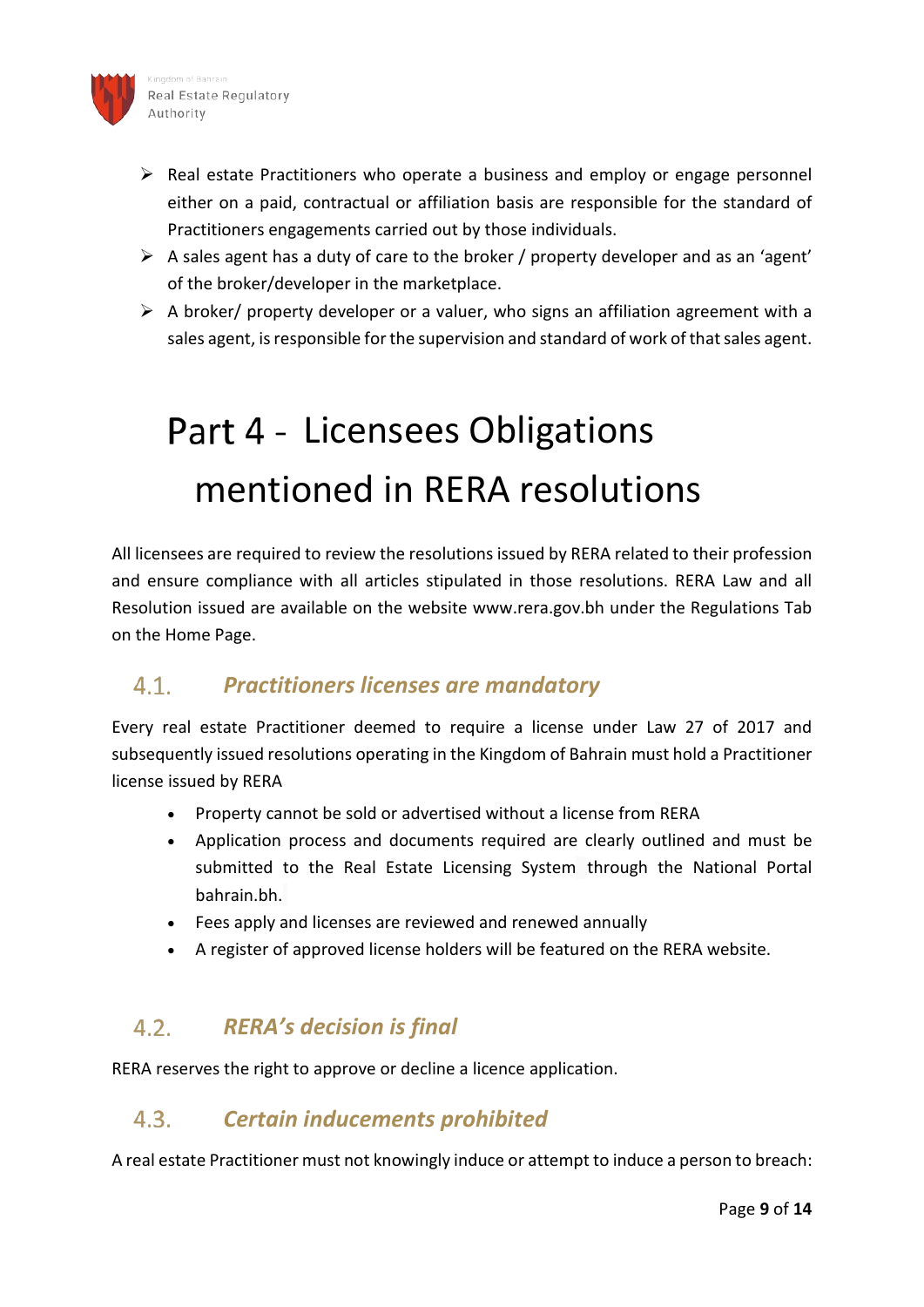

- An appointment to act; or
- A contract of sale of any real estate or business,

### <span id="page-10-0"></span> $4.4$ *Advertising*

- A property developer must hold a Developer's License to obtain an advertising license. A property developer must have an advertising license to promote or advertise the sale of off plan properties. An advertising license must be obtained from RERA for each off-plan development project.
- In agreement with a property developer, a Broker may apply for an advertising license for an off-plan development project.

### <span id="page-10-1"></span> $4.5.$ *Appointment to Act*

- Instruction to act for a client must be in writing and signed jointly by the Real estate Practitioner and the client.
- Engagement letters must clearly state fees, duties and conditions.
- Any change made to the appointment to act must be in writing and may be made by way of amendment to the original document that appointed the agent or sales representative.

### <span id="page-10-2"></span> $4.6.$ *Material Facts*

- A real estate Practitioner must make all reasonable efforts to ascertain or verify all facts relevant to the transaction (the material facts) as would be ascertained by a prudent Practitioner.
- A real estate Practitioner must promptly communicate a material fact to any person who may be affected by the material fact and appears to be unaware of it.

### <span id="page-10-3"></span> $4.7.$ *Client identification verification*

A real estate Practitioner who receives instructions to offer real estate for sale must:

• Provide the buyer with details of his/her RERA License or if a sales agent, details of his/her sale agent license number and details of the broker to whom he/she is affiliated. This information must be used in all communications with the client during the period of this transaction.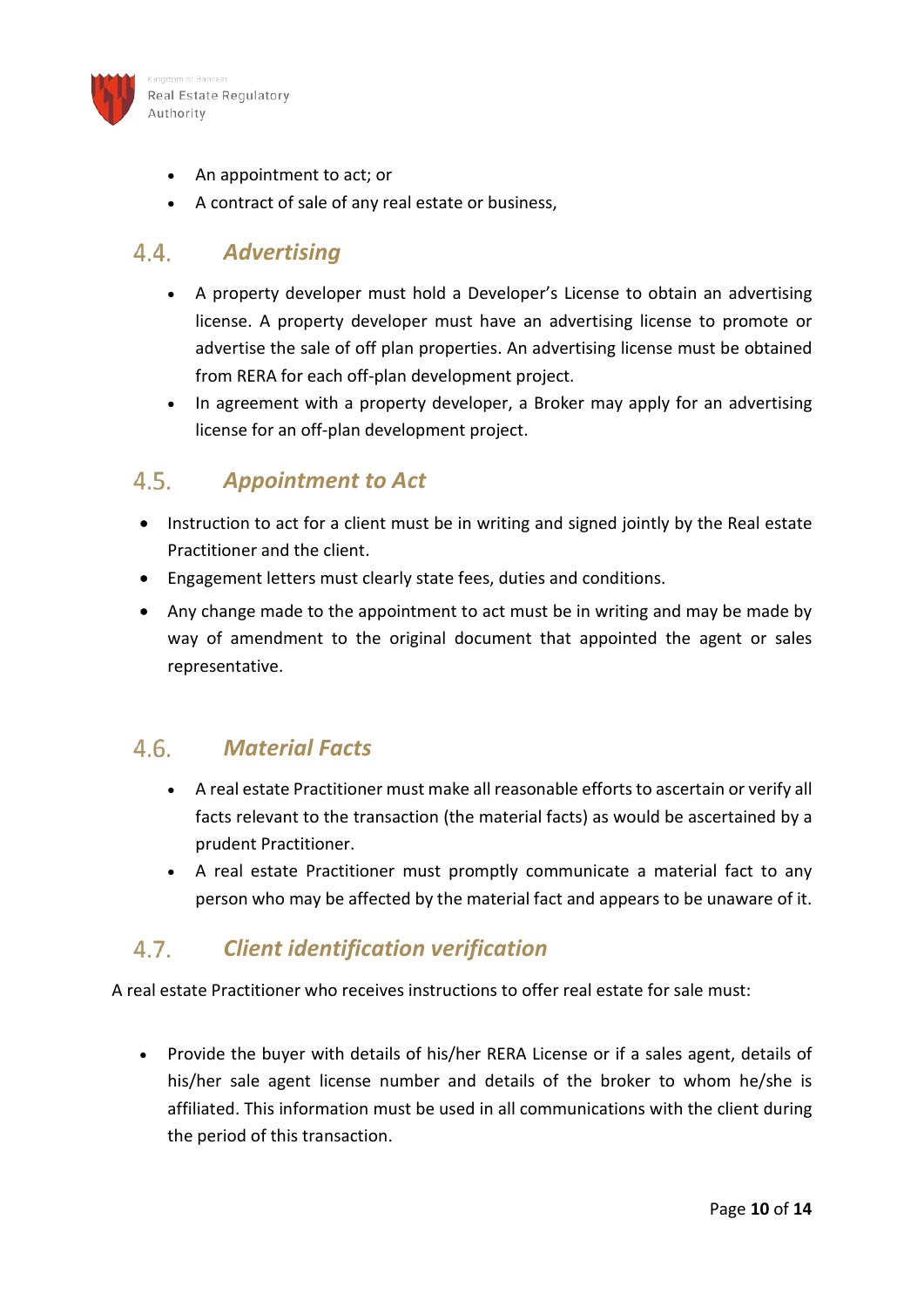

- As soon as is practical, after receiving the instructions and before a contract for that sale is executed, make all reasonable efforts to verify
	- o The identity of client or person who claims to be representative/client
	- $\circ$  Ensure compliance with current Anti money laundering guidelines and legislation.

### <span id="page-11-0"></span> $4.8.$ *AML Obligations:*

- Each Licensee shall appoint, an appropriate person from its specialized employees to act as a compliance and AML officer. In case of individual establishments, the owner may take the role of the Compliance and AML Officer.
- The Compliance Officer shall be responsible for ensuring the compliance with the law and all relevant resolutions, including the compliance with all requirements stipulated in Resolution 3 of 2019 regarding on Obligations Related to Procedures of Money Laundering and Terrorism Financing Prevention.

### <span id="page-11-1"></span> $4.9.$ *Communicating with Clients*

When acting for a client a real estate Practitioner

- Must communicate information to the client as soon as possible.
- Include license number (and if a sales agent, license number of broker affiliation) in all client communications.
- Respond in a timely manner and uphold the professional standards outlined in the RERA code of conduct.

### <span id="page-11-2"></span>*Commissions and Expenses*   $4.10.$

- Commission rates charged are the subject of negotiation between the real estate Practitioner and the client.
- A real estate Practitioner may not recover expenses incurred unless agreed in writing and receipts are provided if agreed.
- A real estate Practitioner is not entitled to charge a fee/commission unless his work has led to the conclusion of a contract/sale in the case of brokers /sales agents.
- A real estate Practitioner shall not be entitled to a commission to recover any expenses if he has acted in a way that is harmed one of the contracting parties or has given untrue information or evidence about the property.
- A real estate Practitioner must not demand or receive reimbursement of an expense for advertising, sign boards, printed materials and promotions unless: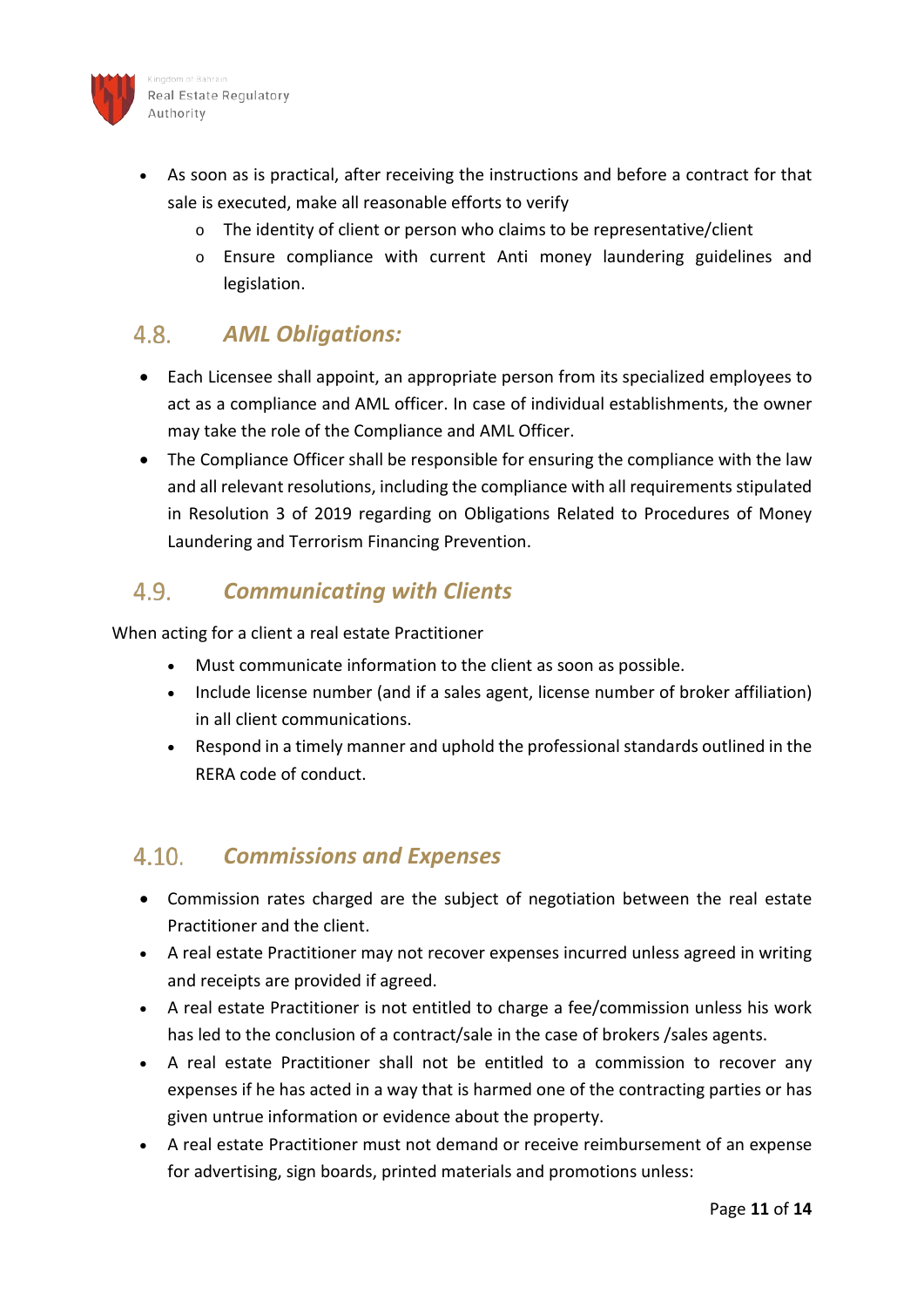

ngdom of Bahrain Real Estate Regulatory Authority

- o The client has agreed in writing to pay the expense; and
- $\circ$  The agreement specifies a maximum amount that the real estate Practitioner may demand or receive by way of reimbursement; and
- $\circ$  The maximum amount is stated on the letter of engagement with the client

### <span id="page-12-0"></span> $4.11.$ *Real Estate Developer Obligations:*

- Keep and maintain, for seven years, records of licenses issued for the real estate projects including the project name, location, services, ancillary facilities, unit numbers and sizes and the proportion of sales in the project.
- Keep RERA informed of the completed stages of the real estate development project and report any cause that may delay the completion in such a way as may be determined by the RERA.
- Provide the RERA with monthly sales schedule at the end of each month in such manner as it may determine.
- Submit a comprehensive report to RERA on sales at the end of each financial year.
- Submit a comprehensive report to RERA upon the completion of the project including all real estate unit sale transactions and names of buyers, provided that the names of buyers shall be changed if more than one sale is made in the early stages of the project until the delivery of these units.

### <span id="page-12-1"></span> $4.12.$ *Developer Sales Process*

A real estate Practitioner selling units off-plan must allow prospective buyers the time to make an informed decision and provide disclosure information on the development to include development financials, forecasts on maintenance charges, articles of association and information that better informs the prospective buyer of their rights and obligations.

Developers must agree to first enter into a 'reservation agreement' with the prospective buyer whereby the unit selected is reserved exclusively by the prospective buyer. This prospect in turn has seven days to review the information and must then enter into a 'binding' agreement' with the developer to proceed with the sale. If the prospective buyer does not respond in that period – then the developer has the right to sell the unit to another buyer.

The developer shall provide the buyers and third parties with correct and accurate information and it shall not offer any false or misleading promises especially in the marketing or advertising campaigns for development projects.

Without an excuse acceptable to RERA, the developer may not, refuse to deliver the final contract of the unit to the buyer and it shall comply with all the provisions prescribed in Resolution.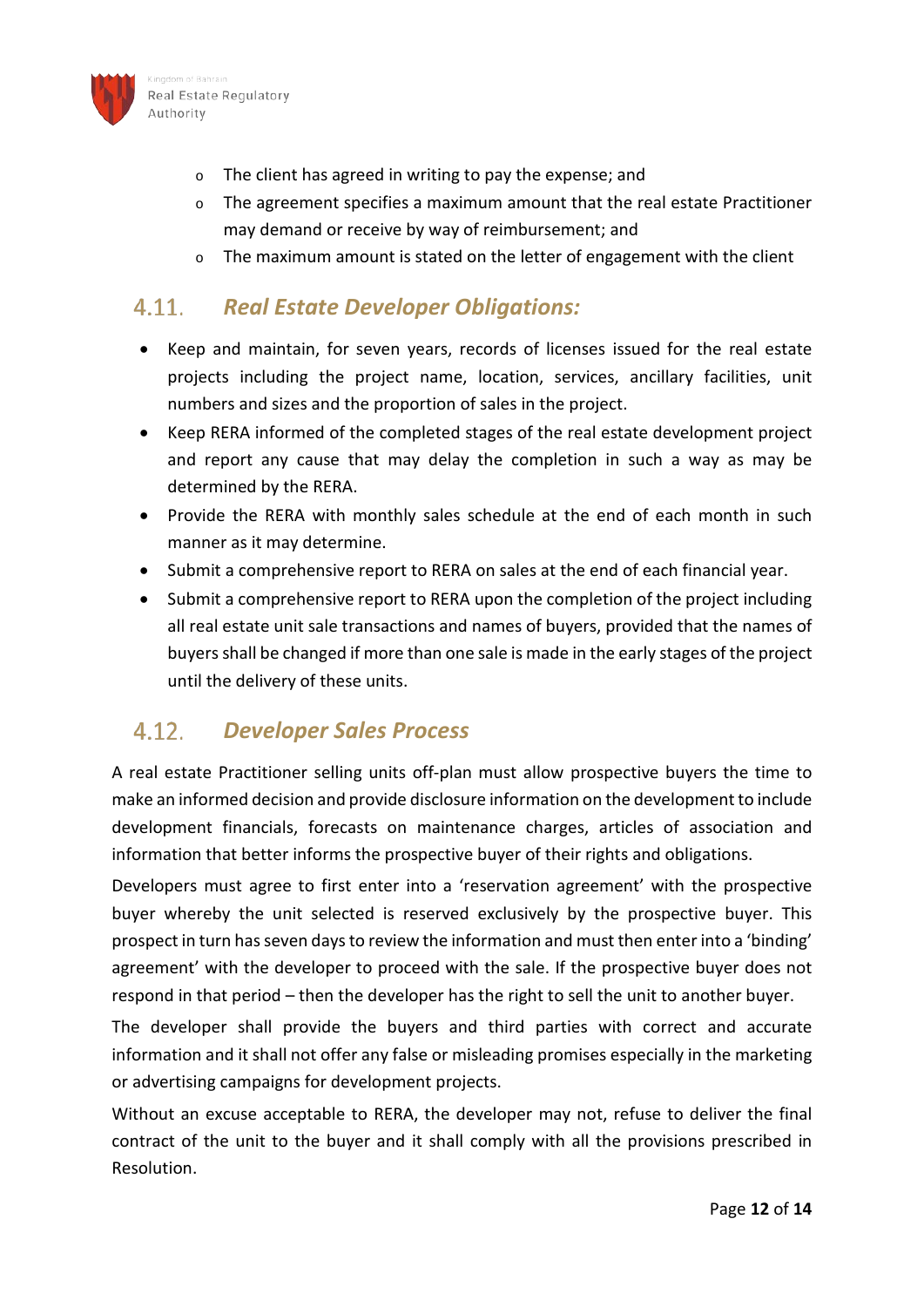

### <span id="page-13-0"></span> $4.13.$ *Escrow Accounts – Off-plan developments*

Developers are required to establish an escrow account for each development project.

- The account must be managed by an escrow agent authorized by the Central Bank of Bahrain and approved by RERA.
- Brokers cannot accept direct payments in off-plan developments. Monies for payments must be made payable to the escrow account manager and not the broker, developer or other party.
- The licensed real estate developers are required to complete all real estate transactions through the project's escrow account. An escrow account is not required at Market Research Advertising License stage.
- with the exception of real estate developers, who are obliged to lodge all funds, including cash to a project specific escrow account, Licensees may not complete any cash transactions exceeding BD 2,000 except through the banking system.

#### <span id="page-13-1"></span>4.14. *Real Estate Broker and Sales Agents Obligations:*

• Real estate brokers and sales agents shall maintain a real estate transactions register Which contains the information and details required by RERA and returned to RERA on a quarterly basis unless stated otherwise.

### <span id="page-13-2"></span>*Real Estate Valuer Obligations:*  $4.15.$

- Quarterly Report: The valuer shall provide the Real Estate Regulatory Authority with a quarterly report, a requirement for renewal of the annual license – stating the details of all his/her transactions during the year on the form prepared by the Real Estate Regulatory Authority and shall guarantee the confidentiality of the client's personal details.
- Maintenance of Records: The valuer shall maintain the records of all his/her transactions including the real estate project details, value, valuation method, invoices, accounts, records, data and any other relevant licensing documents for a period of no less than five years.